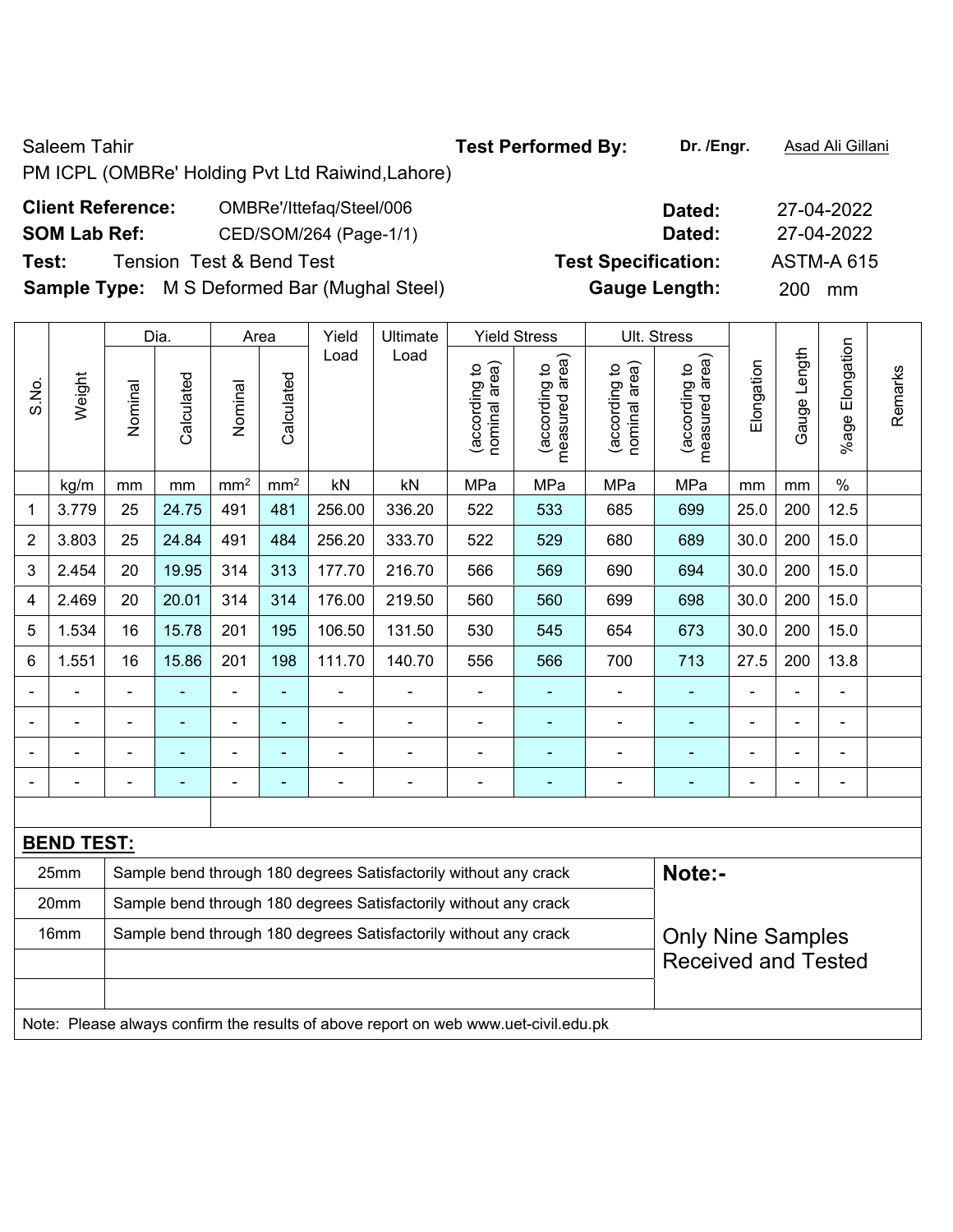Engr. Imran Siddique **Test Performed By:** Dr. /Engr. **Asad Ali Gillani Engr. Asad Ali Gillani** 

P & Co Engr.Ittefaq Building Solution (Pvt.)Ltd.(Cotton Godowns Reliance Cotton Spining Mill Ltd.)

| <b>Client Reference:</b>         | IBS/CG/02                           | Dated:                     | 27-04-2022        |
|----------------------------------|-------------------------------------|----------------------------|-------------------|
| <b>SOM Lab Ref:</b>              | CED/SOM/263,268(P-1/1)              | Dated:                     | 27-04-2022        |
| Test:                            | <b>Tension Test &amp; Bend Test</b> | <b>Test Specification:</b> | <b>ASTM-A 615</b> |
| <b>Sample Type:</b> Deformed Bar |                                     | <b>Gauge Length:</b>       | <b>200</b><br>mm  |

|                |                                                                                     |                                                                                               | Dia.           |                              | Area           |                | <b>Ultimate</b>                                                  |                                   | <b>Yield Stress</b>             |                                | Ult. Stress                     |                |                          |                             |         |
|----------------|-------------------------------------------------------------------------------------|-----------------------------------------------------------------------------------------------|----------------|------------------------------|----------------|----------------|------------------------------------------------------------------|-----------------------------------|---------------------------------|--------------------------------|---------------------------------|----------------|--------------------------|-----------------------------|---------|
| S.No.          | Weight                                                                              | Nominal                                                                                       | Calculated     | Nominal                      | Calculated     | Load           | Load                                                             | area)<br>(according to<br>nominal | measured area)<br>(according to | nominal area)<br>(according to | measured area)<br>(according to | Elongation     | Gauge Length             | Elongation<br>%age <b>F</b> | Remarks |
|                | kg/m                                                                                | mm                                                                                            | mm             | $\rm mm^2$                   | $\text{mm}^2$  | kN             | kN                                                               | MPa                               | MPa                             | MPa                            | MPa                             | mm             | mm                       | $\%$                        |         |
| 1              | 3.769                                                                               | 25                                                                                            | 24.72          | 491                          | 480            | 233.00         | 296.00                                                           | 475                               | 486                             | 603                            | 617                             | 25.0           | 200                      | 12.5                        |         |
| $\overline{2}$ | 2.503                                                                               | 20                                                                                            | 20.15          | 314                          | 319            | 179.20         | 229.50                                                           | 570                               | 562                             | 731                            | 720                             | 30.0           | 200                      | 15.0                        |         |
| 3              | 1.556                                                                               | 16                                                                                            | 15.89          | 201                          | 198            | 105.20         | 129.20                                                           | 523                               | 531                             | 643                            | 652                             | 25.0           | 200                      | 12.5                        |         |
| 4              | 0.875                                                                               | 12                                                                                            | 11.92          | 113                          | 112            | 62.00          | 75.50                                                            | 548                               | 556                             | 668                            | 678                             | 25.0           | 200                      | 12.5                        |         |
|                |                                                                                     |                                                                                               |                |                              |                |                |                                                                  |                                   |                                 |                                |                                 |                |                          |                             |         |
|                |                                                                                     | $\blacksquare$                                                                                | $\blacksquare$ | $\blacksquare$               | ä,             | $\blacksquare$ | $\blacksquare$                                                   | $\blacksquare$                    | ٠                               | $\blacksquare$                 | $\blacksquare$                  | $\blacksquare$ | $\overline{\phantom{a}}$ | $\blacksquare$              |         |
|                |                                                                                     | $\blacksquare$                                                                                | $\blacksquare$ | ä,                           | $\blacksquare$ | $\blacksquare$ | $\blacksquare$                                                   | $\blacksquare$                    | ۰                               | $\blacksquare$                 | $\blacksquare$                  | $\blacksquare$ | $\blacksquare$           | $\blacksquare$              |         |
|                |                                                                                     | $\blacksquare$                                                                                |                | ÷                            | $\blacksquare$ |                |                                                                  | $\blacksquare$                    | ۰                               | ÷,                             |                                 |                |                          | Ē,                          |         |
|                |                                                                                     | $\blacksquare$                                                                                | $\blacksquare$ | $\qquad \qquad \blacksquare$ | $\blacksquare$ | $\blacksquare$ | $\blacksquare$                                                   | $\blacksquare$                    | ٠                               | ۰                              | ÷                               | $\blacksquare$ |                          | $\blacksquare$              |         |
|                |                                                                                     |                                                                                               |                |                              |                |                |                                                                  |                                   |                                 |                                |                                 |                |                          |                             |         |
|                |                                                                                     |                                                                                               |                |                              |                |                |                                                                  |                                   |                                 |                                |                                 |                |                          |                             |         |
|                | <b>BEND TEST:</b>                                                                   |                                                                                               |                |                              |                |                |                                                                  |                                   |                                 |                                |                                 |                |                          |                             |         |
|                | 25mm                                                                                |                                                                                               |                |                              |                |                | Sample bend through 180 degrees Satisfactorily without any crack |                                   |                                 |                                | Note:-                          |                |                          |                             |         |
|                | 20mm                                                                                |                                                                                               |                |                              |                |                | Sample bend through 180 degrees Satisfactorily without any crack |                                   |                                 |                                |                                 |                |                          |                             |         |
|                | 16mm                                                                                | Sample bend through 180 degrees Satisfactorily without any crack<br><b>Only Eight Samples</b> |                |                              |                |                |                                                                  |                                   |                                 |                                |                                 |                |                          |                             |         |
|                | 12mm                                                                                |                                                                                               |                |                              |                |                | Sample bend through 180 degrees Satisfactorily without any crack |                                   |                                 |                                | <b>Received and Tested</b>      |                |                          |                             |         |
|                | Note: Please always confirm the results of above report on web www.uet-civil.edu.pk |                                                                                               |                |                              |                |                |                                                                  |                                   |                                 |                                |                                 |                |                          |                             |         |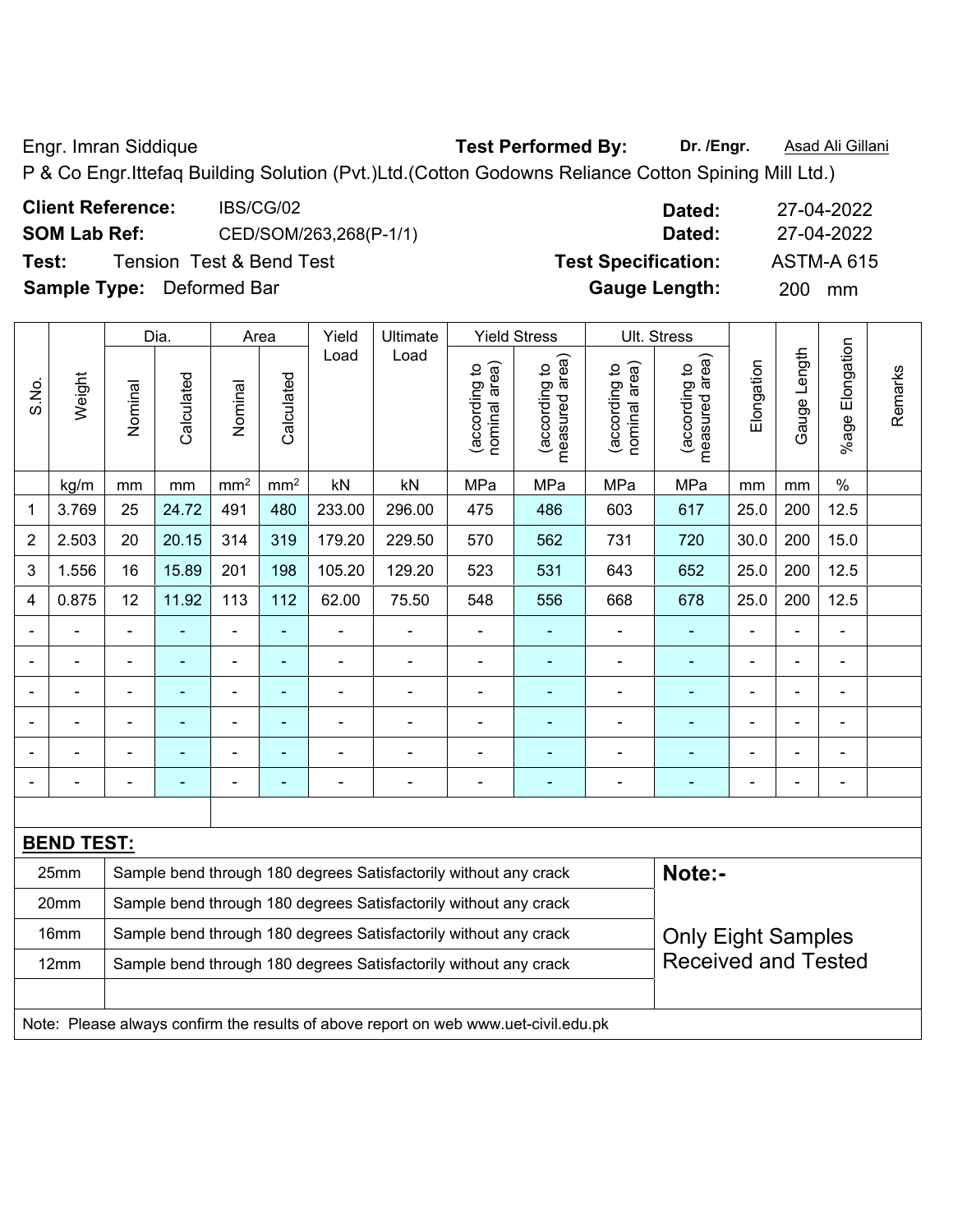Khalid Bashir **Test Performed By:** Dr. /Engr. **Asad Ali Gillani** Collection Association Collection Association Collection Association Collection Association Collection Association Collection Association Collection Associat

Ittfaq Building Solution (Pvt.)Ltd.(Kohinoor Textile Mill Raiwind,LHR.(Weaving Unit Extension))

| <b>Client Reference:</b>         | <b>IBS/KTML/ST08</b>                | Dated:                     | 27-04-2022        |
|----------------------------------|-------------------------------------|----------------------------|-------------------|
| <b>SOM Lab Ref:</b>              | CED/SOM/266(Page-1/1)               | Dated:                     | 27-04-2022        |
| Test:                            | <b>Tension Test &amp; Bend Test</b> | <b>Test Specification:</b> | <b>ASTM-A 615</b> |
| <b>Sample Type:</b> Deformed Bar |                                     | <b>Gauge Length:</b>       | <b>200</b><br>mm  |

|                |                   | Dia.           |                                                                  |                          | Area            |                          | Ultimate                                                         |                                | <b>Yield Stress</b>             |                                | Ult. Stress                     |                |                |                 |         |
|----------------|-------------------|----------------|------------------------------------------------------------------|--------------------------|-----------------|--------------------------|------------------------------------------------------------------|--------------------------------|---------------------------------|--------------------------------|---------------------------------|----------------|----------------|-----------------|---------|
| S.No.          | Weight            | Nominal        | Calculated                                                       | Nominal                  | Calculated      | Load                     | Load                                                             | nominal area)<br>(according to | measured area)<br>(according to | nominal area)<br>(according to | measured area)<br>(according to | Elongation     | Gauge Length   | %age Elongation | Remarks |
|                | kg/m              | mm             | mm                                                               | mm <sup>2</sup>          | mm <sup>2</sup> | kN                       | kN                                                               | MPa                            | MPa                             | MPa                            | MPa                             | mm             | mm             | $\%$            |         |
| 1              | 3.851             | 25             | 25.00                                                            | 491                      | 491             | 222.70                   | 318.00                                                           | 454                            | 454                             | 648                            | 648                             | 25.0           | 200            | 12.5            |         |
| $\overline{2}$ | 3.828             | 25             | 24.92                                                            | 491                      | 488             | 212.50                   | 309.00                                                           | 433                            | 436                             | 629                            | 634                             | 30.0           | 200            | 15.0            |         |
| 3              | 2.451             | 20             | 19.94                                                            | 314                      | 312             | 140.70                   | 199.70                                                           | 448                            | 451                             | 636                            | 640                             | 32.5           | 200            | 16.3            |         |
| 4              | 2.465             | 20             | 20.00                                                            | 314                      | 314             | 140.50                   | 202.00                                                           | 447                            | 448                             | 643                            | 644                             | 35.0           | 200            | 17.5            |         |
| 5              | 0.893             | 12             | 12.03                                                            | 113                      | 114             | 52.20                    | 74.00                                                            | 462                            | 460                             | 654                            | 651                             | 30.0           | 200            | 15.0            |         |
| 6              | 0.923             | 12             | 12.24                                                            | 113                      | 118             | 58.00                    | 79.20                                                            | 513                            | 494                             | 700                            | 674                             | 30.0           | 200            | 15.0            |         |
|                |                   |                |                                                                  | ä,                       | ٠               |                          |                                                                  |                                |                                 |                                |                                 |                |                |                 |         |
|                | $\blacksquare$    | $\blacksquare$ | $\blacksquare$                                                   | $\overline{\phantom{a}}$ | $\blacksquare$  | $\blacksquare$           | $\blacksquare$                                                   | $\blacksquare$                 | $\blacksquare$                  | $\blacksquare$                 | $\blacksquare$                  | ۰              | $\blacksquare$ | $\blacksquare$  |         |
|                | $\blacksquare$    |                | $\blacksquare$                                                   | $\blacksquare$           | $\blacksquare$  | $\blacksquare$           | $\blacksquare$                                                   | $\blacksquare$                 | ٠                               | ۰                              | ۰                               | ۰              | $\blacksquare$ | $\blacksquare$  |         |
|                |                   |                |                                                                  | ۰                        | ٠               | $\overline{\phantom{0}}$ | $\overline{\phantom{0}}$                                         | $\qquad \qquad \blacksquare$   |                                 |                                | ۰                               | $\blacksquare$ | $\blacksquare$ | $\blacksquare$  |         |
|                |                   |                |                                                                  |                          |                 |                          |                                                                  |                                |                                 |                                |                                 |                |                |                 |         |
|                | <b>BEND TEST:</b> |                |                                                                  |                          |                 |                          |                                                                  |                                |                                 |                                |                                 |                |                |                 |         |
|                | 25mm              |                | Sample bend through 180 degrees Satisfactorily without any crack |                          | Note:-          |                          |                                                                  |                                |                                 |                                |                                 |                |                |                 |         |
|                | 20mm              |                |                                                                  |                          |                 |                          | Sample bend through 180 degrees Satisfactorily without any crack |                                |                                 |                                |                                 |                |                |                 |         |
|                | 12mm              |                |                                                                  |                          |                 |                          | Sample bend through 180 degrees Satisfactorily without any crack |                                |                                 |                                | <b>Only Nine Samples</b>        |                |                |                 |         |
|                |                   |                |                                                                  |                          |                 |                          |                                                                  |                                |                                 |                                | <b>Received and Tested</b>      |                |                |                 |         |
|                |                   |                |                                                                  |                          |                 |                          |                                                                  |                                |                                 |                                |                                 |                |                |                 |         |

Note: Please always confirm the results of above report on web www.uet-civil.edu.pk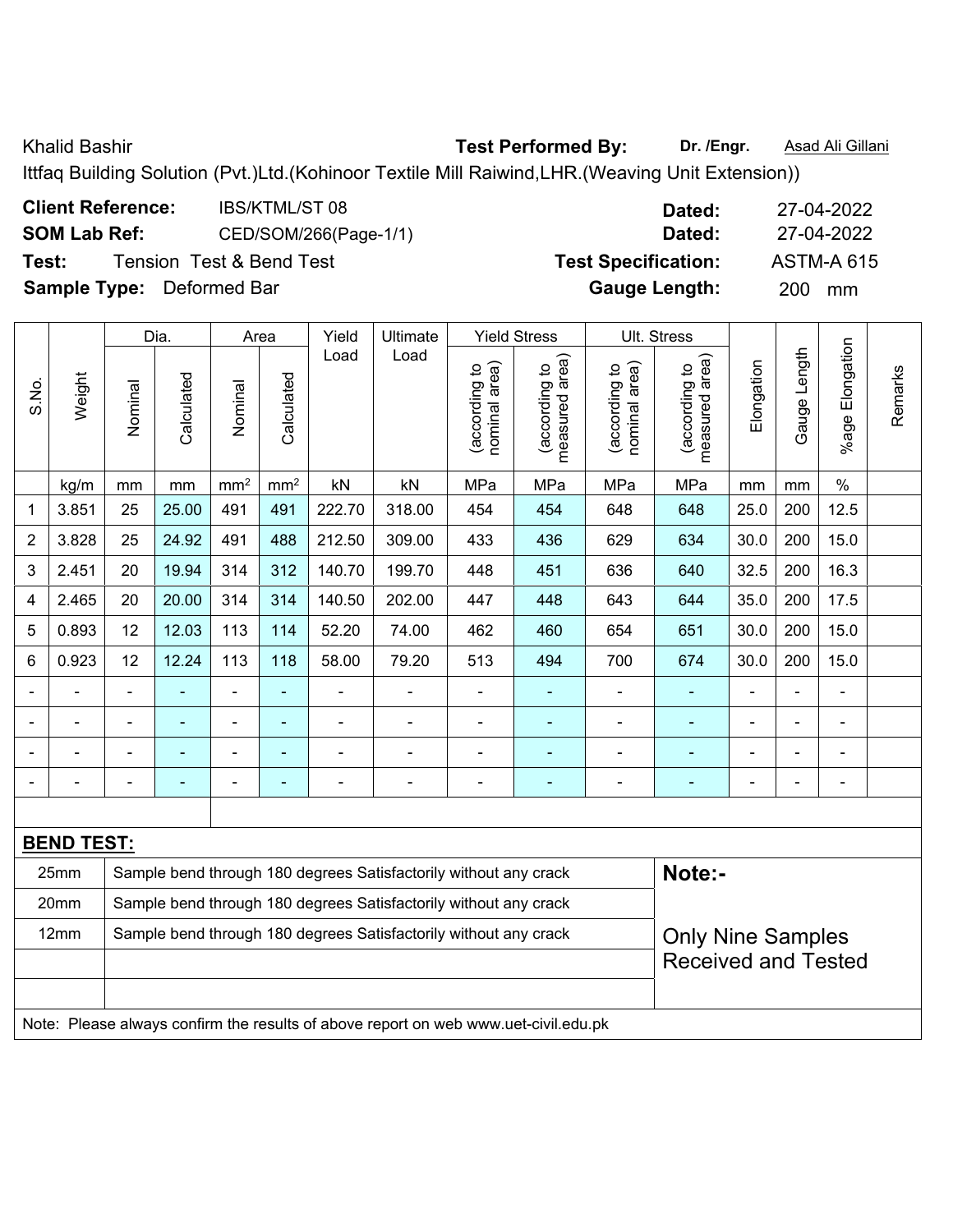Muhammad Irfan **Test Performed By: Dr. /Engr.** Asad Ali Gillani

Project Engr. DHA Gujranwala.( Const. Works Of Subject Sector G)

| <b>Client Reference:</b> | 111/15/AD/RS/Pkg-2B/337 |
|--------------------------|-------------------------|
|--------------------------|-------------------------|

**Dated:** 25-04-2022 **Dated:** 27-04-2022

**Test:** Tension Test & Bend Test **Test Specification:** ASTM-A-615 Gauge Length: **8** inch **Sample Type:** I

**SOM Lab Ref:** 261 (Page-1/1)

| Deformed Bar (Batala Steel) |  |  |
|-----------------------------|--|--|
|-----------------------------|--|--|

|                |                      | Dia.                                                             |                |                 | Yield<br>Area   |                       | Ultimate                                                                            |                                | <b>Yield Stress</b>                        |                                | Ult. Stress                     |                |              |                 |         |
|----------------|----------------------|------------------------------------------------------------------|----------------|-----------------|-----------------|-----------------------|-------------------------------------------------------------------------------------|--------------------------------|--------------------------------------------|--------------------------------|---------------------------------|----------------|--------------|-----------------|---------|
| S.No.          | Weight               | Nominal                                                          | Calculated     | Nominal         | Calculated      | Load                  | Load                                                                                | nominal area)<br>(according to | (acording to<br>neasured area)<br>measured | nominal area)<br>(according to | measured area)<br>(according to | Elongation     | Gauge Length | %age Elongation | Remarks |
|                | lb/ft                | $\#$                                                             | in             | in <sup>2</sup> | in <sup>2</sup> | Tons                  | Tons                                                                                | psi                            | psi                                        | psi                            | psi                             | in             | in           | $\%$            |         |
| $\mathbf{1}$   | 2.702                | 8                                                                | 1.005          | 0.79            | 0.794           | 26.55                 | 37.64                                                                               | 74140                          | 73760                                      | 105070                         | 104540                          | 1.30           | 8.0          | 16.3            |         |
| $\overline{2}$ | 2.704                | 8                                                                | 1.006          | 0.79            | 0.795           | 27.03                 | 37.67                                                                               | 75470                          | 75000                                      | 105150                         | 104490                          | 1.30           | 8.0          | 16.3            |         |
| 3              | 1.482                | 6                                                                | 0.745          | 0.44            | 0.436           | 14.42                 | 19.90                                                                               | 72300                          | 72960                                      | 99740                          | 100650                          | 1.10           | 8.0          | 13.8            |         |
| 4              | 1.500                | 6                                                                | 0.749          | 0.44            | 0.441           | 14.29                 | 19.93                                                                               | 71640                          | 71470                                      | 99890                          | 99670                           | 1.20           | 8.0          | 15.0            |         |
| 5              | 0.655                | 4                                                                | 0.494          | 0.20            | 0.192           | 6.07                  | 8.69                                                                                | 66890                          | 69670                                      | 95770                          | 99760                           | 1.40           | 8.0          | 17.5            |         |
| 6              | 0.655                | 4                                                                | 0.494          | 0.20            | 0.192           | 6.32                  | 8.87                                                                                | 69700                          | 72600                                      | 97800                          | 101870                          | 1.10           | 8.0          | 13.8            |         |
|                | ä,                   | $\blacksquare$                                                   | ä,             | ÷               |                 | L,                    | $\blacksquare$                                                                      | $\blacksquare$                 | $\overline{\phantom{a}}$                   | $\blacksquare$                 | ä,                              | ä,             | ÷,           | ä,              |         |
|                |                      |                                                                  |                | ۳               |                 |                       |                                                                                     |                                |                                            |                                | $\blacksquare$                  |                |              |                 |         |
|                |                      |                                                                  |                | -               |                 |                       |                                                                                     |                                |                                            |                                |                                 |                |              |                 |         |
|                |                      |                                                                  | $\blacksquare$ |                 |                 |                       | $\blacksquare$                                                                      | $\blacksquare$                 | ÷                                          | -                              | ÷                               | $\blacksquare$ | ÷,           | ÷               |         |
|                | <b>Witnessed By:</b> |                                                                  |                |                 |                 | Amir Shehzad L.T DHAG |                                                                                     |                                |                                            |                                |                                 |                |              |                 |         |
|                | <b>BEND TEST:</b>    |                                                                  |                |                 |                 |                       |                                                                                     |                                |                                            |                                |                                 |                |              |                 |         |
|                | # 8                  |                                                                  |                |                 |                 |                       | Sample bend through 180 degrees Satisfactorily without any crack                    |                                |                                            |                                | Note:-                          |                |              |                 |         |
|                | #6                   | Sample bend through 180 degrees Satisfactorily without any crack |                |                 |                 |                       |                                                                                     |                                |                                            |                                |                                 |                |              |                 |         |
|                | #4                   |                                                                  |                |                 |                 |                       | Sample bend through 180 degrees Satisfactorily without any crack                    |                                |                                            |                                | <b>Only Nine Samples</b>        |                |              |                 |         |
|                |                      |                                                                  |                |                 |                 |                       |                                                                                     |                                |                                            |                                | <b>Received and Tested</b>      |                |              |                 |         |
|                |                      |                                                                  |                |                 |                 |                       |                                                                                     |                                |                                            |                                |                                 |                |              |                 |         |
|                |                      |                                                                  |                |                 |                 |                       | Note: Please always confirm the results of above report on web www.uet-civil.edu.pk |                                |                                            |                                |                                 |                |              |                 |         |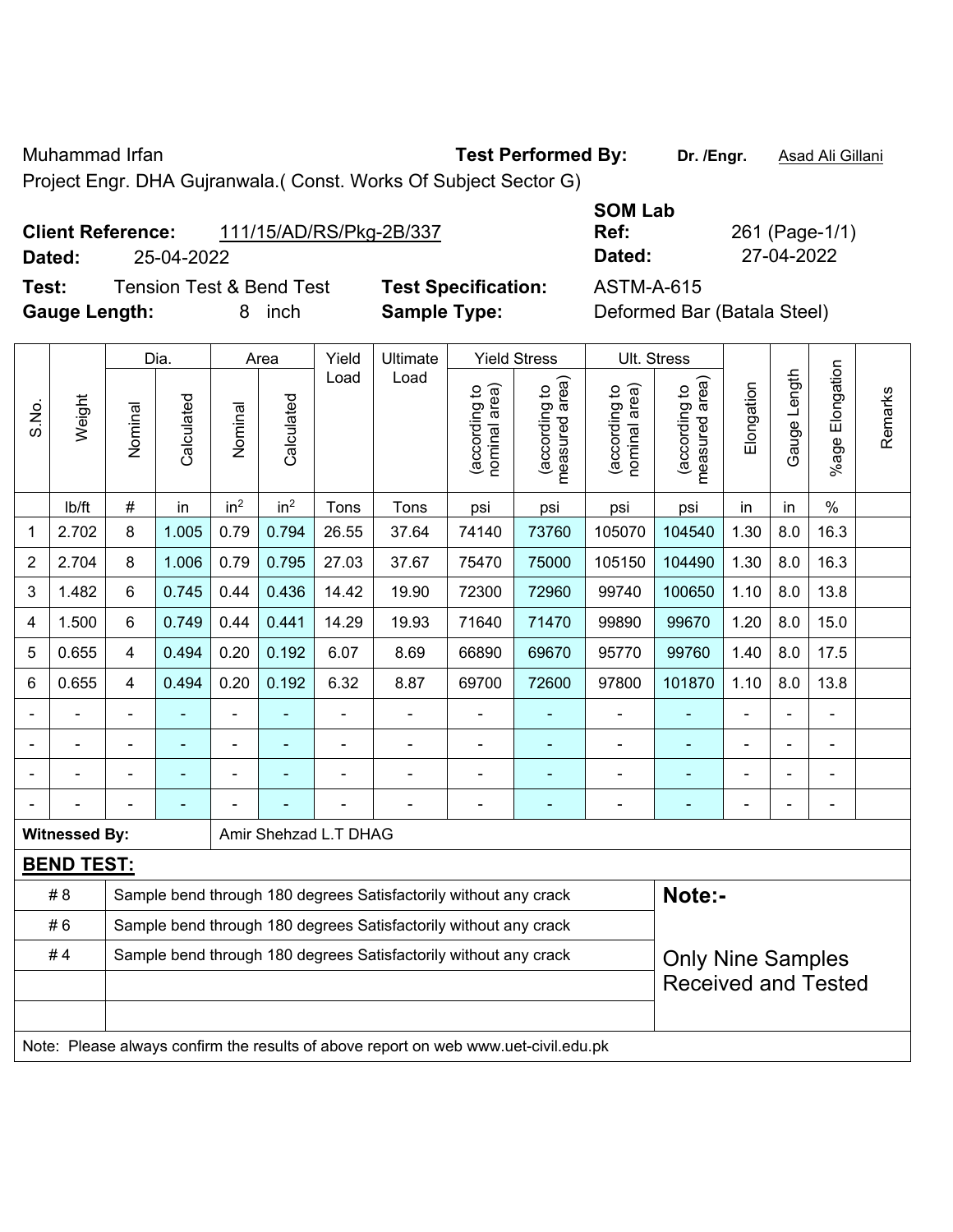Barkallah Tahir, PE **Test Performed By:** Dr. /Engr. **Asad Ali Gillani** 

RE Sitara Heights.(Sitara 3-Jays Tower Firdous Market Lahore)

|                      | <b>Client Reference:</b> | SHPL/3JAYS/LHR/07        |                            | <b>JUIVI LAD</b><br>Ref: |
|----------------------|--------------------------|--------------------------|----------------------------|--------------------------|
| Dated:               | 27-04-2022               |                          |                            | Dated:                   |
| Test:                |                          | Tension Test & Bend Test | <b>Test Specification:</b> | <b>ASTM-A-615</b>        |
| <b>Gauge Length:</b> |                          | <i>inch</i>              | <b>Sample Type:</b>        | Deformed Bar             |

**SOM Lab Ref:** 262 (Page-1/1) **Dated:** 27-04-2022 **Dated:** 27-04-2022 **Test:** Tension Test & Bend Test **Test Specification:** ASTM-A-615

|                |                   | Dia.                                                             |                |                 | Area            |                | Ultimate                                                                            |                                | <b>Yield Stress</b>             |                                | Ult. Stress                     |                |                |                       |         |
|----------------|-------------------|------------------------------------------------------------------|----------------|-----------------|-----------------|----------------|-------------------------------------------------------------------------------------|--------------------------------|---------------------------------|--------------------------------|---------------------------------|----------------|----------------|-----------------------|---------|
| S.No.          | Weight            | Nominal                                                          | Calculated     | Nominal         | Calculated      | Load           | Load                                                                                | (according to<br>nominal area) | (according to<br>measured area) | nominal area)<br>(according to | (according to<br>measured area) | Elongation     | Gauge Length   | Elongation<br>$%$ age | Remarks |
|                | lb/ft             | $\#$                                                             | in             | in <sup>2</sup> | in <sup>2</sup> | Tons           | Tons                                                                                | psi                            | psi                             | psi                            | psi                             | in             | in             | $\%$                  |         |
| $\mathbf{1}$   | 2.711             | 8                                                                | 1.007          | 0.79            | 0.797           | 23.24          | 34.07                                                                               | 64890                          | 64320                           | 95110                          | 94270                           | 1.60           | 8.0            | 20.0                  |         |
| $\overline{c}$ | 2.656             | 8                                                                | 0.997          | 0.79            | 0.781           | 21.94          | 33.89                                                                               | 61240                          | 61950                           | 94620                          | 95710                           | 1.50           | 8.0            | 18.8                  |         |
| 3              | 1.505             | 6                                                                | 0.750          | 0.44            | 0.442           | 13.43          | 20.54                                                                               | 67290                          | 66990                           | 102960                         | 102490                          | 1.40           | 8.0            | 17.5                  |         |
| 4              | 1.480             | 6                                                                | 0.744          | 0.44            | 0.435           | 13.07          | 20.20                                                                               | 65510                          | 66260                           | 101270                         | 102440                          | 1.30           | 8.0            | 16.3                  |         |
| 5              | 0.650             | $\overline{4}$                                                   | 0.493          | 0.20            | 0.191           | 5.68           | 8.38                                                                                | 62610                          | 65560                           | 92400                          | 96760                           | 1.40           | 8.0            | 17.5                  |         |
| 6              | 0.673             | 4                                                                | 0.502          | 0.20            | 0.198           | 5.37           | 7.85                                                                                | 59240                          | 59840                           | 86560                          | 87430                           | 1.40           | 8.0            | 17.5                  |         |
| $\blacksquare$ |                   | $\blacksquare$                                                   | ä,             | ä,              |                 | $\blacksquare$ | $\blacksquare$                                                                      | $\blacksquare$                 |                                 |                                |                                 | ä,             | ä,             | ÷                     |         |
|                |                   |                                                                  |                |                 |                 |                | $\overline{a}$                                                                      | $\blacksquare$                 | $\blacksquare$                  | $\blacksquare$                 |                                 |                |                |                       |         |
|                |                   |                                                                  |                |                 |                 |                |                                                                                     |                                |                                 | ٠                              |                                 | $\blacksquare$ |                |                       |         |
| $\blacksquare$ |                   | Ē,                                                               | $\blacksquare$ | $\blacksquare$  |                 |                | $\blacksquare$                                                                      | $\blacksquare$                 | $\blacksquare$                  | $\blacksquare$                 | $\blacksquare$                  | $\blacksquare$ | $\blacksquare$ | $\blacksquare$        |         |
|                |                   |                                                                  |                |                 |                 |                |                                                                                     |                                |                                 |                                |                                 |                |                |                       |         |
|                | <b>BEND TEST:</b> |                                                                  |                |                 |                 |                |                                                                                     |                                |                                 |                                |                                 |                |                |                       |         |
|                | # 8               |                                                                  |                |                 |                 |                | Sample bend through 180 degrees Satisfactorily without any crack                    |                                |                                 |                                | Note:-                          |                |                |                       |         |
|                | #6                | Sample bend through 180 degrees Satisfactorily without any crack |                |                 |                 |                |                                                                                     |                                |                                 |                                |                                 |                |                |                       |         |
|                | #4                |                                                                  |                |                 |                 |                | Sample bend through 180 degrees Satisfactorily without any crack                    |                                |                                 |                                | <b>Only Nine Samples</b>        |                |                |                       |         |
|                |                   |                                                                  |                |                 |                 |                |                                                                                     |                                |                                 |                                | <b>Received and Tested</b>      |                |                |                       |         |
|                |                   |                                                                  |                |                 |                 |                |                                                                                     |                                |                                 |                                |                                 |                |                |                       |         |
|                |                   |                                                                  |                |                 |                 |                | Note: Please always confirm the results of above report on web www.uet-civil.edu.pk |                                |                                 |                                |                                 |                |                |                       |         |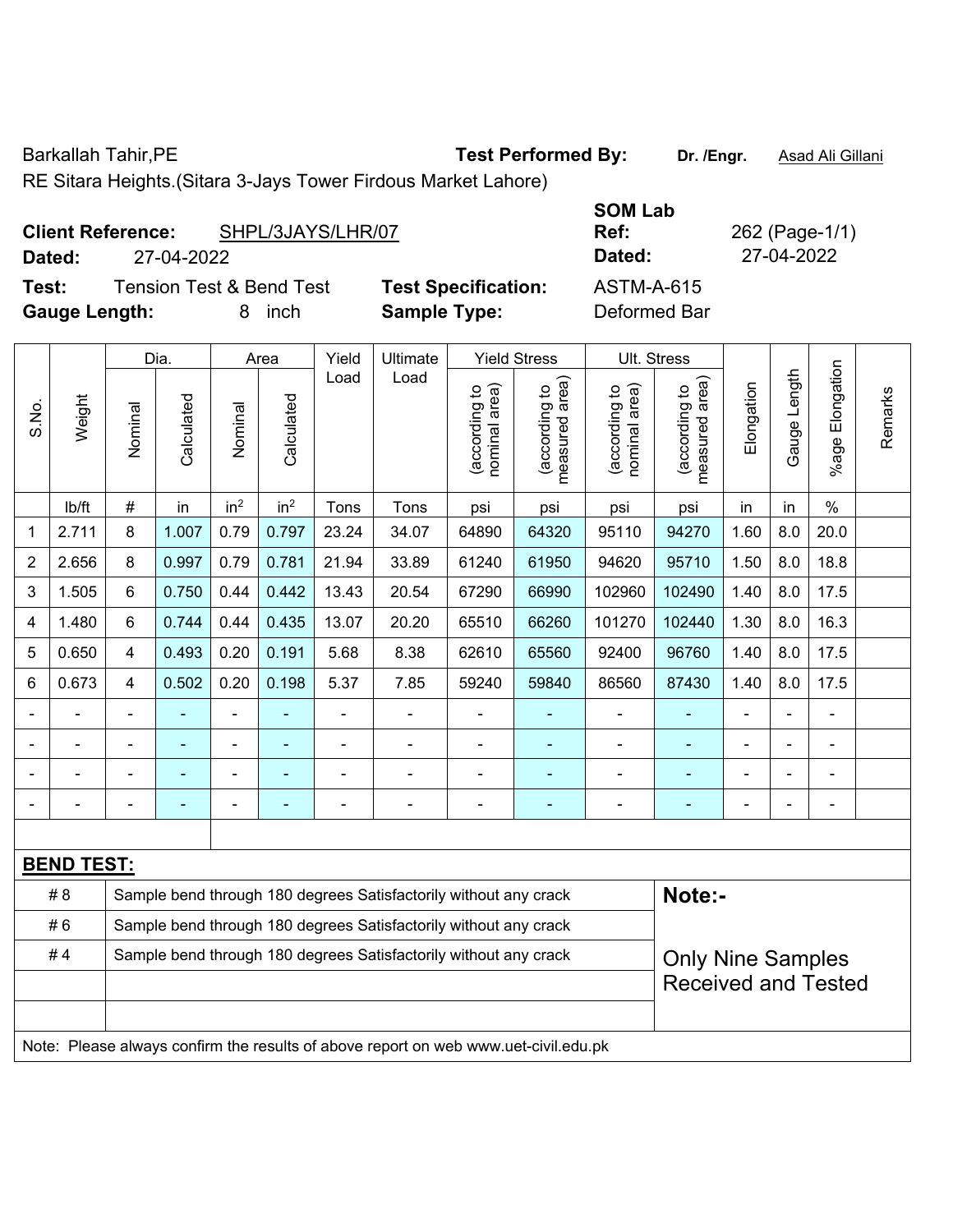REDO Engg & Construction **Test Performed By:** Dr. /Engr. **Asad Ali Gillani** CEO REDO,Lahore.

**Client Reference:** Nil

**Dated:** 27-04-2022 **Dated:** 27-04-2022

**Test:** Tension Test & Bend Test **Test Specification:** ASTM-A-615 **Gauge Length:** 8 inch **Sample Type:** Deformed Bar

**Ref:** 265 (Page-1/1)

**SOM Lab** 

|                |                   | Dia.           |                |                 | Yield<br>Area            |                | Ultimate<br>Load                                                                    | <b>Yield Stress</b>           |                                 | Ult. Stress                    |                                                       |                |                |                 |         |
|----------------|-------------------|----------------|----------------|-----------------|--------------------------|----------------|-------------------------------------------------------------------------------------|-------------------------------|---------------------------------|--------------------------------|-------------------------------------------------------|----------------|----------------|-----------------|---------|
| S.No.          | Weight            | Nominal        | Calculated     | Nominal         | Calculated               | Load           |                                                                                     | nominal area)<br>according to | (according to<br>measured area) | (according to<br>nominal area) | (according to<br>measured area)                       | Elongation     | Gauge Length   | %age Elongation | Remarks |
|                | lb/ft             | $\#$           | in             | in <sup>2</sup> | in <sup>2</sup>          | Tons           | Tons                                                                                | psi                           | psi                             | psi                            | psi                                                   | in             | in             | $\%$            |         |
| $\mathbf{1}$   | 1.046             | $\overline{5}$ | 0.625          | 0.31            | 0.307                    | 9.89           | 13.25                                                                               | 70350                         | 71040                           | 94280                          | 95200                                                 | 1.50           | 8.0            | 18.8            |         |
| $\overline{2}$ | 1.014             | 5              | 0.616          | 0.31            | 0.298                    | 10.47          | 13.20                                                                               | 74480                         | 77480                           | 93920                          | 97700                                                 | 1.40           | 8.0            | 17.5            |         |
| 3              | 0.653             | $\overline{4}$ | 0.494          | 0.20            | 0.192                    | 6.70           | 8.89                                                                                | 73850                         | 76930                           | 98020                          | 102110                                                | 1.00           | 8.0            | 12.5            |         |
| 4              | 0.652             | $\overline{4}$ | 0.494          | 0.20            | 0.192                    | 6.65           | 8.66                                                                                | 73290                         | 76350                           | 95550                          | 99530                                                 | 1.20           | 8.0            | 15.0            |         |
|                |                   | $\blacksquare$ | ä,             | $\blacksquare$  | $\blacksquare$           | ÷,             | $\blacksquare$                                                                      | $\blacksquare$                | ÷,                              | ä,                             | $\blacksquare$                                        | ÷,             | $\blacksquare$ | ÷.              |         |
|                |                   | $\blacksquare$ | ä,             | $\blacksquare$  |                          | $\blacksquare$ | ä,                                                                                  | $\overline{\phantom{a}}$      | ٠                               | ÷,                             |                                                       | $\blacksquare$ |                |                 |         |
|                |                   | $\blacksquare$ | $\blacksquare$ | $\blacksquare$  |                          | $\blacksquare$ | i.                                                                                  | $\blacksquare$                | $\blacksquare$                  | $\overline{\phantom{a}}$       |                                                       | ÷              |                | $\blacksquare$  |         |
|                |                   | $\blacksquare$ | ÷,             | $\blacksquare$  | $\blacksquare$           | $\blacksquare$ | $\blacksquare$                                                                      | $\blacksquare$                | $\blacksquare$                  | $\blacksquare$                 | $\blacksquare$                                        | $\blacksquare$ | $\blacksquare$ | $\blacksquare$  |         |
|                |                   | $\blacksquare$ | L,             | $\blacksquare$  | $\overline{\phantom{a}}$ | $\blacksquare$ | $\overline{\phantom{0}}$                                                            | $\blacksquare$                | $\blacksquare$                  | $\blacksquare$                 | $\blacksquare$                                        | ÷              | $\blacksquare$ | ÷.              |         |
|                |                   | $\blacksquare$ | ÷,             | $\blacksquare$  | Ē.                       | $\blacksquare$ | Ē,                                                                                  | Ē,                            | ۰                               | $\blacksquare$                 | $\blacksquare$                                        | $\blacksquare$ |                |                 |         |
|                |                   |                |                |                 |                          |                |                                                                                     |                               |                                 |                                |                                                       |                |                |                 |         |
|                | <b>BEND TEST:</b> |                |                |                 |                          |                |                                                                                     |                               |                                 |                                |                                                       |                |                |                 |         |
|                | # 5               |                |                |                 |                          |                | Sample bend through 180 degrees Satisfactorily without any crack                    |                               |                                 |                                | Note:-                                                |                |                |                 |         |
|                | #4                |                |                |                 |                          |                | Sample bend through 180 degrees Satisfactorily without any crack                    |                               |                                 |                                |                                                       |                |                |                 |         |
|                |                   |                |                |                 |                          |                |                                                                                     |                               |                                 |                                | <b>Only Six Samples</b><br><b>Received and Tested</b> |                |                |                 |         |
|                |                   |                |                |                 |                          |                |                                                                                     |                               |                                 |                                |                                                       |                |                |                 |         |
|                |                   |                |                |                 |                          |                | Note: Please always confirm the results of above report on web www.uet-civil.edu.pk |                               |                                 |                                |                                                       |                |                |                 |         |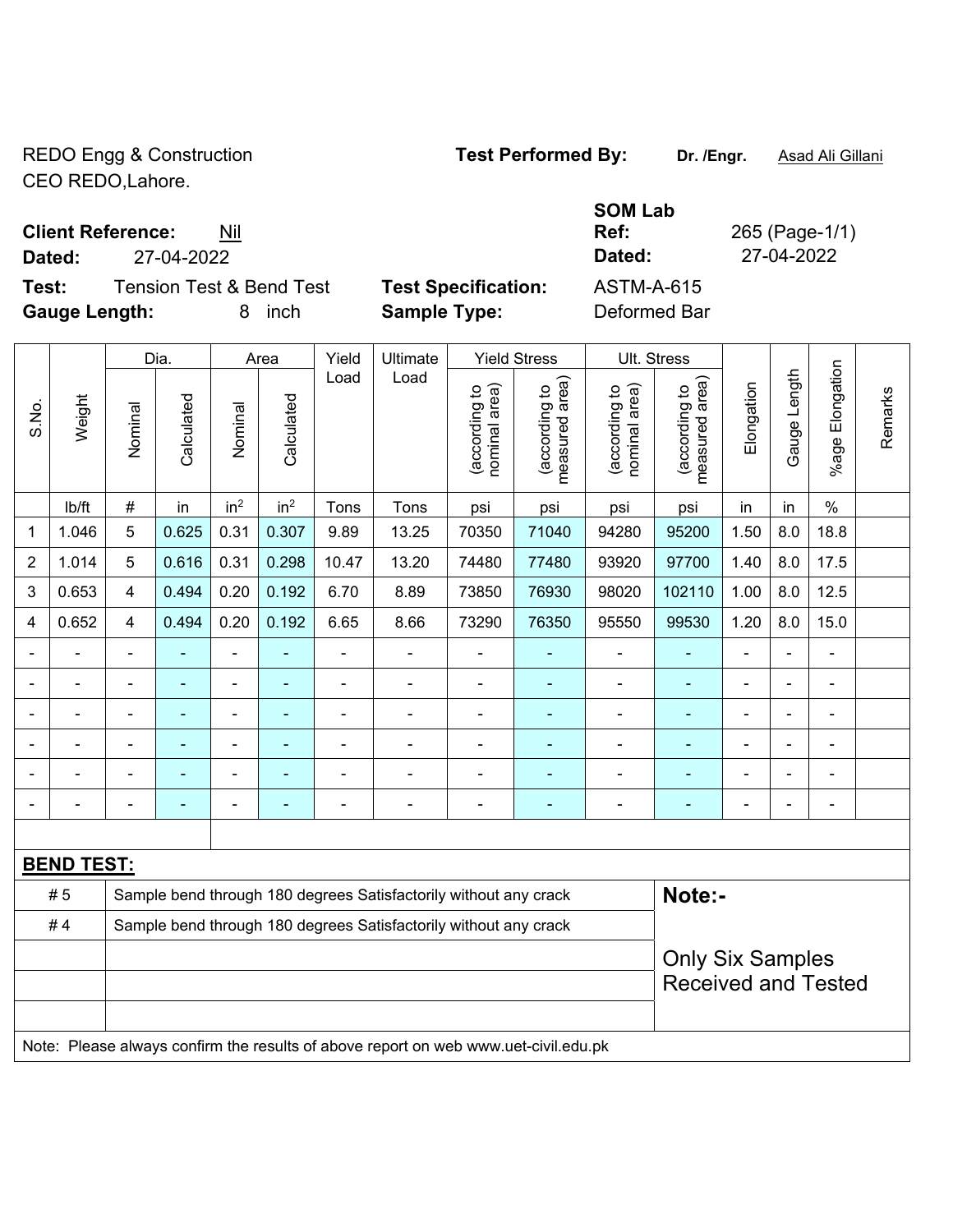UDF Engineers And Contractor **Test Performed By:** Dr. /Engr. **Asad Ali Gillani** CMP Pelican Mall DHA Bawalpur.

## **Client Reference:** UFD/BM/PM/MALL/005

**Dated:** 26-04-2022 **Dated:** 27-04-2022

**Test:** Tension Test & Bend Test **Test Specification:** ASTM-A-615 **Gauge Length:** 8 inch **Sample Type:** Deformed Bar (FF Steel)

| SOM Lab |   |
|---------|---|
| Ref:    | 2 |
| Dated:  |   |

**Ref:** 267 (Page-1/1)

|                                                                        | Weight                                                                              |                | Dia.<br>Area |                              |                 | Yield          | Ultimate                                                         | <b>Yield Stress</b>            |                                 | Ult. Stress                    |                                 |                |                |                    |         |  |
|------------------------------------------------------------------------|-------------------------------------------------------------------------------------|----------------|--------------|------------------------------|-----------------|----------------|------------------------------------------------------------------|--------------------------------|---------------------------------|--------------------------------|---------------------------------|----------------|----------------|--------------------|---------|--|
| S.No.                                                                  |                                                                                     | Nominal        | Calculated   | Nominal                      | Calculated      | Load           | Load                                                             | nominal area)<br>(according to | (according to<br>measured area) | (according to<br>nominal area) | (according to<br>measured area) | Elongation     | Gauge Length   | Elongation<br>%age | Remarks |  |
|                                                                        | lb/ft                                                                               | $\#$           | in           | in <sup>2</sup>              | in <sup>2</sup> | Tons           | Tons                                                             | psi                            | psi                             | psi                            | psi                             | in             | in             | $\frac{0}{0}$      |         |  |
| 1                                                                      | 1.459                                                                               | 6              | 0.739        | 0.44                         | 0.429           | 13.37          | 18.93                                                            | 67040                          | 68760                           | 94880                          | 97320                           | 1.00           | 8.0            | 12.5               |         |  |
| $\overline{2}$                                                         | 1.448                                                                               | 6              | 0.736        | 0.44                         | 0.426           | 13.32          | 18.81                                                            | 66780                          | 68980                           | 94270                          | 97370                           | 1.10           | 8.0            | 13.8               |         |  |
| 3                                                                      | 1.036                                                                               | 5              | 0.622        | 0.31                         | 0.304           | 8.99           | 12.49                                                            | 63970                          | 65230                           | 88840                          | 90590                           | 1.30           | 8.0            | 16.3               |         |  |
| 4                                                                      | 1.040                                                                               | 5              | 0.624        | 0.31                         | 0.306           | 9.19           | 12.81                                                            | 65420                          | 66270                           | 91160                          | 92350                           | 1.00           | 8.0            | 12.5               |         |  |
| 5                                                                      | 0.673                                                                               | $\overline{4}$ | 0.502        | 0.20                         | 0.198           | 6.27           | 8.31                                                             | 69130                          | 69830                           | 91610                          | 92540                           | 1.20           | 8.0            | 15.0               |         |  |
| 6                                                                      | 0.672                                                                               | $\overline{4}$ | 0.501        | 0.20                         | 0.197           | 6.32           | 8.26                                                             | 69700                          | 70760                           | 91050                          | 92440                           | 1.00           | 8.0            | 12.5               |         |  |
|                                                                        |                                                                                     | $\blacksquare$ | ä,           | $\qquad \qquad \blacksquare$ |                 | $\blacksquare$ | $\blacksquare$                                                   | $\blacksquare$                 |                                 | $\blacksquare$                 | $\blacksquare$                  | $\blacksquare$ |                | ÷,                 |         |  |
|                                                                        |                                                                                     |                |              | $\blacksquare$               |                 |                | $\blacksquare$                                                   | $\blacksquare$                 |                                 | $\blacksquare$                 |                                 |                |                | ÷                  |         |  |
|                                                                        |                                                                                     |                |              | $\blacksquare$               |                 |                | $\blacksquare$                                                   | $\blacksquare$                 |                                 | ÷                              | $\overline{a}$                  |                |                | $\blacksquare$     |         |  |
|                                                                        |                                                                                     |                |              | ÷                            | -               | $\blacksquare$ | $\blacksquare$                                                   | $\overline{a}$                 | ۰                               | $\blacksquare$                 | ÷                               |                | $\blacksquare$ | ÷,                 |         |  |
|                                                                        |                                                                                     |                |              |                              |                 |                |                                                                  |                                |                                 |                                |                                 |                |                |                    |         |  |
|                                                                        | <b>BEND TEST:</b>                                                                   |                |              |                              |                 |                |                                                                  |                                |                                 |                                |                                 |                |                |                    |         |  |
|                                                                        | #6                                                                                  |                |              |                              |                 |                | Sample bend through 180 degrees Satisfactorily without any crack |                                |                                 |                                | Note:-                          |                |                |                    |         |  |
|                                                                        | #5                                                                                  |                |              |                              |                 |                | Sample bend through 180 degrees Satisfactorily without any crack |                                |                                 |                                |                                 |                |                |                    |         |  |
| #4<br>Sample bend through 180 degrees Satisfactorily without any crack |                                                                                     |                |              |                              |                 |                |                                                                  |                                | <b>Only Nine Samples</b>        |                                |                                 |                |                |                    |         |  |
|                                                                        |                                                                                     |                |              |                              |                 |                |                                                                  |                                |                                 |                                | <b>Received and Tested</b>      |                |                |                    |         |  |
|                                                                        |                                                                                     |                |              |                              |                 |                |                                                                  |                                |                                 |                                |                                 |                |                |                    |         |  |
|                                                                        | Note: Please always confirm the results of above report on web www.uet-civil.edu.pk |                |              |                              |                 |                |                                                                  |                                |                                 |                                |                                 |                |                |                    |         |  |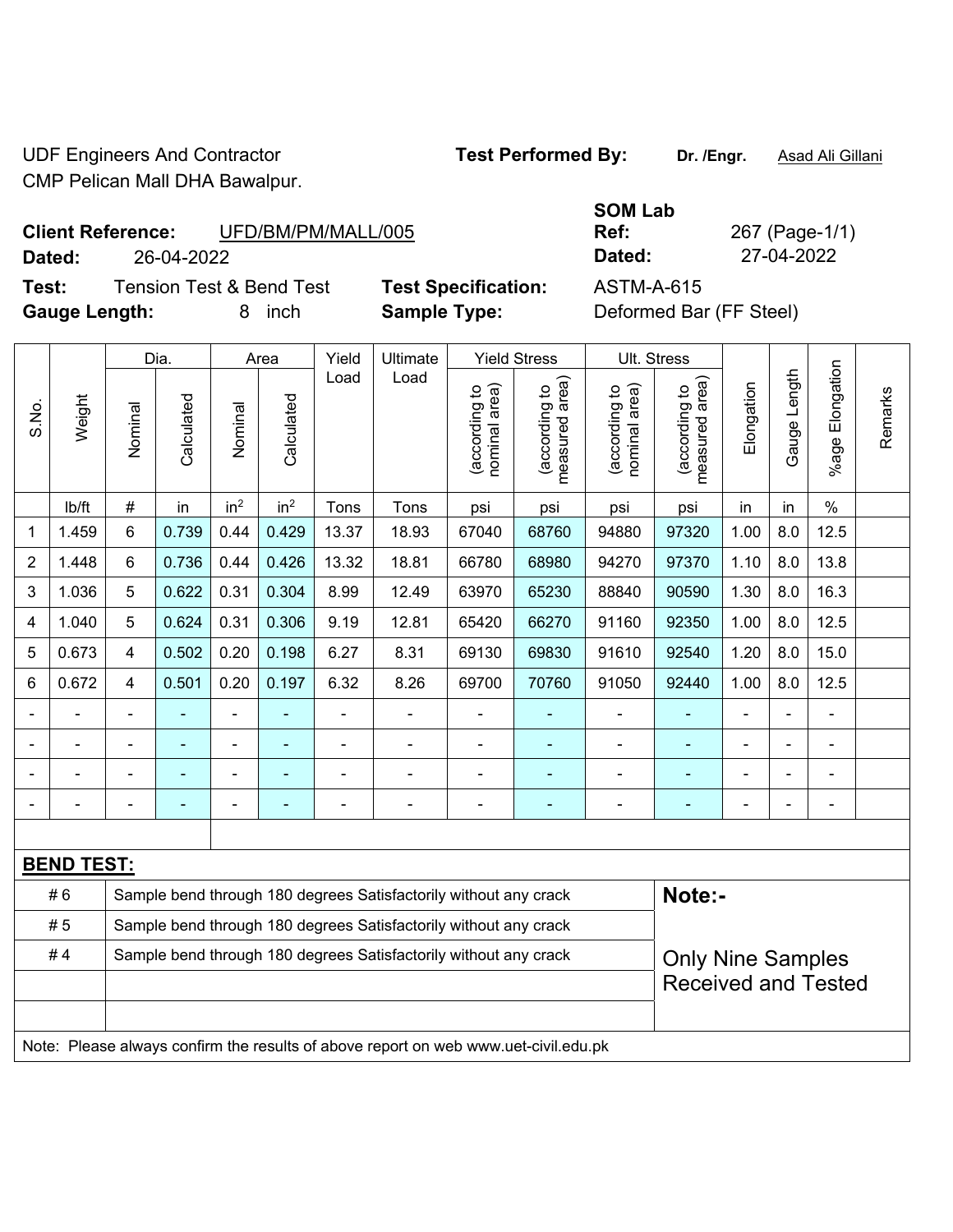Sub Divisional officer, **Test Performed By:** Dr. /Engr. **Asad Ali Gillani** Collection Association Association Association Association Association Association Association Association Association Association Association Asso

HSD Pattoki.(Rehab./Const Of Rd From Halla Rd Chowk Adda Skp To Chowk Kot Chattar Singh)

**Client Reference:** 235/C

**Test:** Tension Test & Bend Test **Test Specification:** ASTM-A-615 **Gauge Length:** 8 inch **Sample Type:** Deformed Bar

**SOM Lab Dated:** 11-03-2022 **Dated:** 27-04-2022

|                | Weight            |                          | Dia.                     |                              | Area            | Yield          | Ultimate                                                                            |                                | <b>Yield Stress</b>             | Ult. Stress                    |                                             |                |                |                          |         |  |
|----------------|-------------------|--------------------------|--------------------------|------------------------------|-----------------|----------------|-------------------------------------------------------------------------------------|--------------------------------|---------------------------------|--------------------------------|---------------------------------------------|----------------|----------------|--------------------------|---------|--|
| S.No.          |                   | Nominal                  | Calculated               | Nominal                      | Calculated      | Load           | Load                                                                                | nominal area)<br>(according to | measured area)<br>(according to | (according to<br>nominal area) | (according to<br>neasured area)<br>measured | Elongation     | Gauge Length   | Elongation<br>$%$ age    | Remarks |  |
|                | lb/ft             | #                        | in                       | in <sup>2</sup>              | in <sup>2</sup> | Tons           | Tons                                                                                | psi                            | psi                             | psi                            | psi                                         | in             | in             | $\%$                     |         |  |
| 1              | 2.730             | 8                        | 1.011                    | 0.79                         | 0.802           | 20.18          | 31.55                                                                               | 56350                          | 55510                           | 88080                          | 86760                                       | 2.00           | 8.0            | 25.0                     |         |  |
| $\overline{2}$ | 2.760             | 8                        | 1.016                    | 0.79                         | 0.811           | 20.29          | 31.75                                                                               | 56630                          | 55170                           | 88650                          | 86350                                       | 1.70           | 8.0            | 21.3                     |         |  |
| 3              | 1.334             | 6                        | 0.706                    | 0.44                         | 0.392           | 11.69          | 18.98                                                                               | 58610                          | 65780                           | 95140                          | 106790                                      | 1.30           | 8.0            | 16.3                     |         |  |
| 4              | 1.336             | 6                        | 0.707                    | 0.44                         | 0.393           | 11.74          | 19.11                                                                               | 58860                          | 65900                           | 95800                          | 107260                                      | 1.20           | 8.0            | 15.0                     |         |  |
|                |                   | $\blacksquare$           | ÷,                       | $\blacksquare$               | ٠               | $\blacksquare$ | $\blacksquare$                                                                      | $\blacksquare$                 | ۰                               | $\blacksquare$                 |                                             | $\blacksquare$ | $\blacksquare$ | ä,                       |         |  |
| $\blacksquare$ | $\blacksquare$    | ä,                       | $\blacksquare$           | $\qquad \qquad \blacksquare$ | ٠               | $\blacksquare$ | $\blacksquare$                                                                      | $\blacksquare$                 | Ξ                               | $\blacksquare$                 | $\blacksquare$                              | $\blacksquare$ | $\blacksquare$ | ÷,                       |         |  |
|                | $\overline{a}$    | $\blacksquare$           | $\blacksquare$           | $\blacksquare$               | ٠               | $\blacksquare$ | ÷                                                                                   | $\blacksquare$                 | ۰                               | $\blacksquare$                 | $\blacksquare$                              | $\blacksquare$ | $\blacksquare$ | $\overline{\phantom{a}}$ |         |  |
|                |                   |                          |                          |                              | ۳               |                |                                                                                     | $\blacksquare$                 | ۳                               |                                |                                             | $\blacksquare$ |                | $\blacksquare$           |         |  |
|                |                   |                          |                          |                              |                 |                |                                                                                     | $\blacksquare$                 | ä,                              |                                |                                             |                |                | ÷                        |         |  |
|                |                   | $\overline{\phantom{0}}$ | $\overline{\phantom{a}}$ | ۰                            | ۳               |                | $\blacksquare$                                                                      | $\blacksquare$                 | ۰                               | $\blacksquare$                 | ٠                                           | $\blacksquare$ | $\blacksquare$ | $\blacksquare$           |         |  |
|                |                   |                          |                          |                              |                 |                |                                                                                     |                                |                                 |                                |                                             |                |                |                          |         |  |
|                | <b>BEND TEST:</b> |                          |                          |                              |                 |                |                                                                                     |                                |                                 |                                |                                             |                |                |                          |         |  |
|                | # 8               |                          |                          |                              |                 |                | Sample bend through 180 degrees Satisfactorily without any crack                    |                                |                                 |                                | Note:-                                      |                |                |                          |         |  |
|                | #6                |                          |                          |                              |                 |                | Sample bend through 180 degrees Satisfactorily without any crack                    |                                |                                 |                                |                                             |                |                |                          |         |  |
|                |                   |                          |                          |                              |                 |                |                                                                                     |                                |                                 |                                | <b>Only Six Samples</b>                     |                |                |                          |         |  |
|                |                   |                          |                          |                              |                 |                |                                                                                     |                                |                                 | <b>Received and Tested</b>     |                                             |                |                |                          |         |  |
|                |                   |                          |                          |                              |                 |                | Note: Please always confirm the results of above report on web www.uet-civil.edu.pk |                                |                                 |                                |                                             |                |                |                          |         |  |

**Ref:** 269 (Page-1/2)